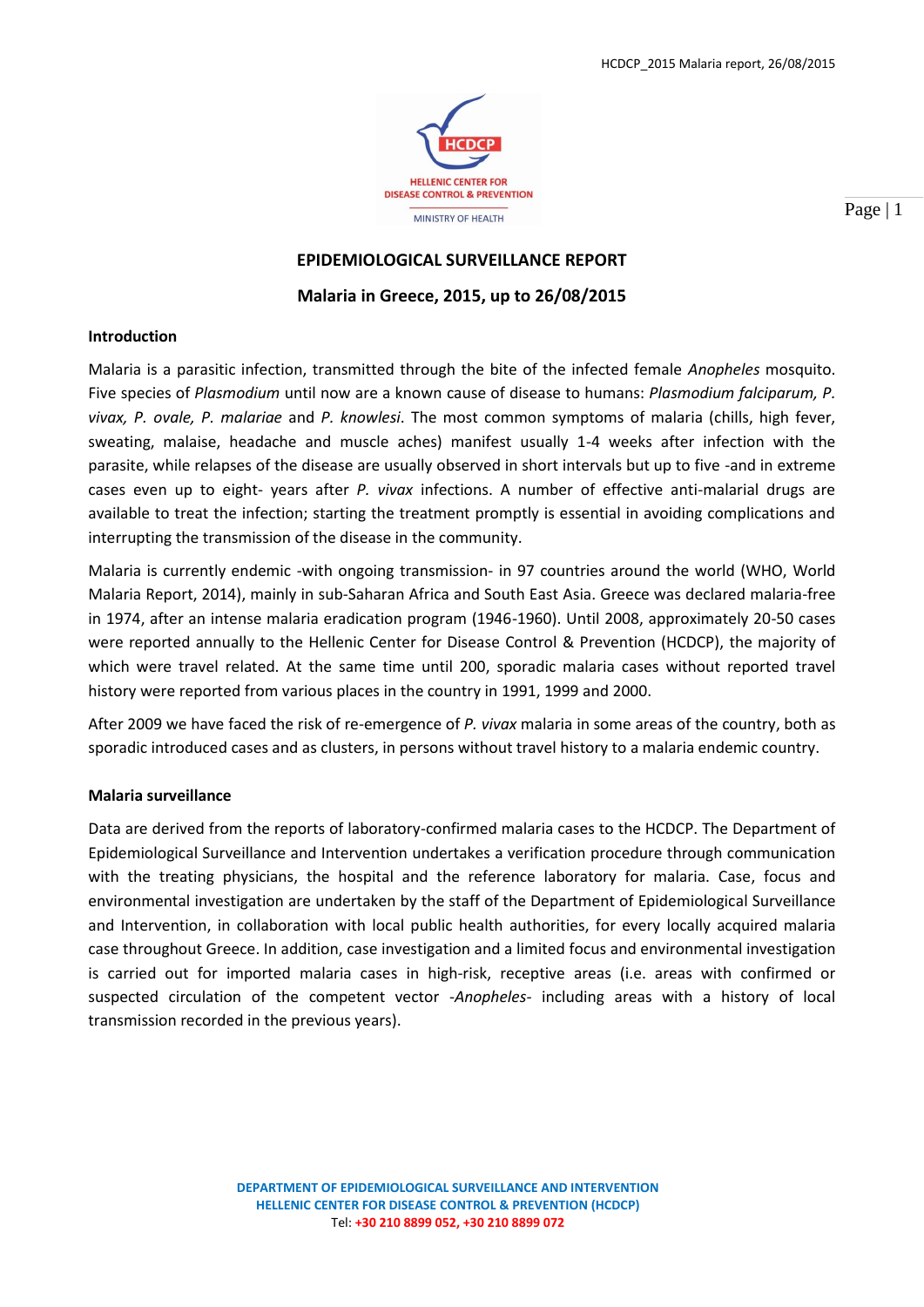## **Malaria surveillance data, 2009 – 2014**

The number of malaria cases reported to the HCDCP in 2009-2014 by year of symptom onset or infection and by epidemiological classification (imported/ locally-acquired) is presented in Table 1.

| Year of symptom onset<br>/ infection | <b>Case classification</b> |                                     |              |
|--------------------------------------|----------------------------|-------------------------------------|--------------|
|                                      | <b>Imported cases</b>      | Locally-acquired cases <sup>2</sup> | <b>Total</b> |
| 2009                                 | 44                         |                                     | 51           |
| 2010                                 | 40                         | 4                                   | 44           |
| 2011                                 | 54                         | 42                                  | 96           |
| 2012                                 | 73                         | 20                                  | 93           |
| 2013                                 | 22                         |                                     | 25           |

Table 1: Reported malaria cases by year of symptom onset<sup>1</sup> (for imported cases) or infection (for locally-  $\rm Page$  | 2 **acquired cases) and by epidemiological classification (imported/ locally-acquired), Greece, 2009 - 2014.**

1. Cases with no information regarding the year of symptom onset were classified according to the year of hospitalization or notification.

**2014** 38 0 38

2. Known recorded relapses and locally-acquired *P.malariae* cases attributed to previous transmission periods (two cases in 2012) are not included in the Table.

It should be noted that the aforementioned case classification is based on epidemiological criteria (e.g., the history of recent travel within the last 3 years to a malaria endemic country). However, recent *Plasmodium* genotyping results suggest that a number of cases previously classified as "imported" are actually locally acquired (e.g. immigrants from malaria endemic countries residing in the Municipalities of Evrotas, Lakonia and Sofades, Karditsa, in transmission periods 2011-2012).

## **Malaria surveillance data, 2015, up to 26/08/2015**

In 2015, up to 26/08/2015, a total of 31 laboratory confirmed cases of malaria were reported to the HCDCP: 30 cases are classified as imported and one (1) case as locally acquired, with suspected place of infection the Municipality of Farkadona, Regional Unit of Trikala, Region of Thessaly.

Table 2 shows the reported malaria cases by epidemiological classification (imported/locally acquired), patient status (immigrants/returning traveller) and *Plasmodium* species.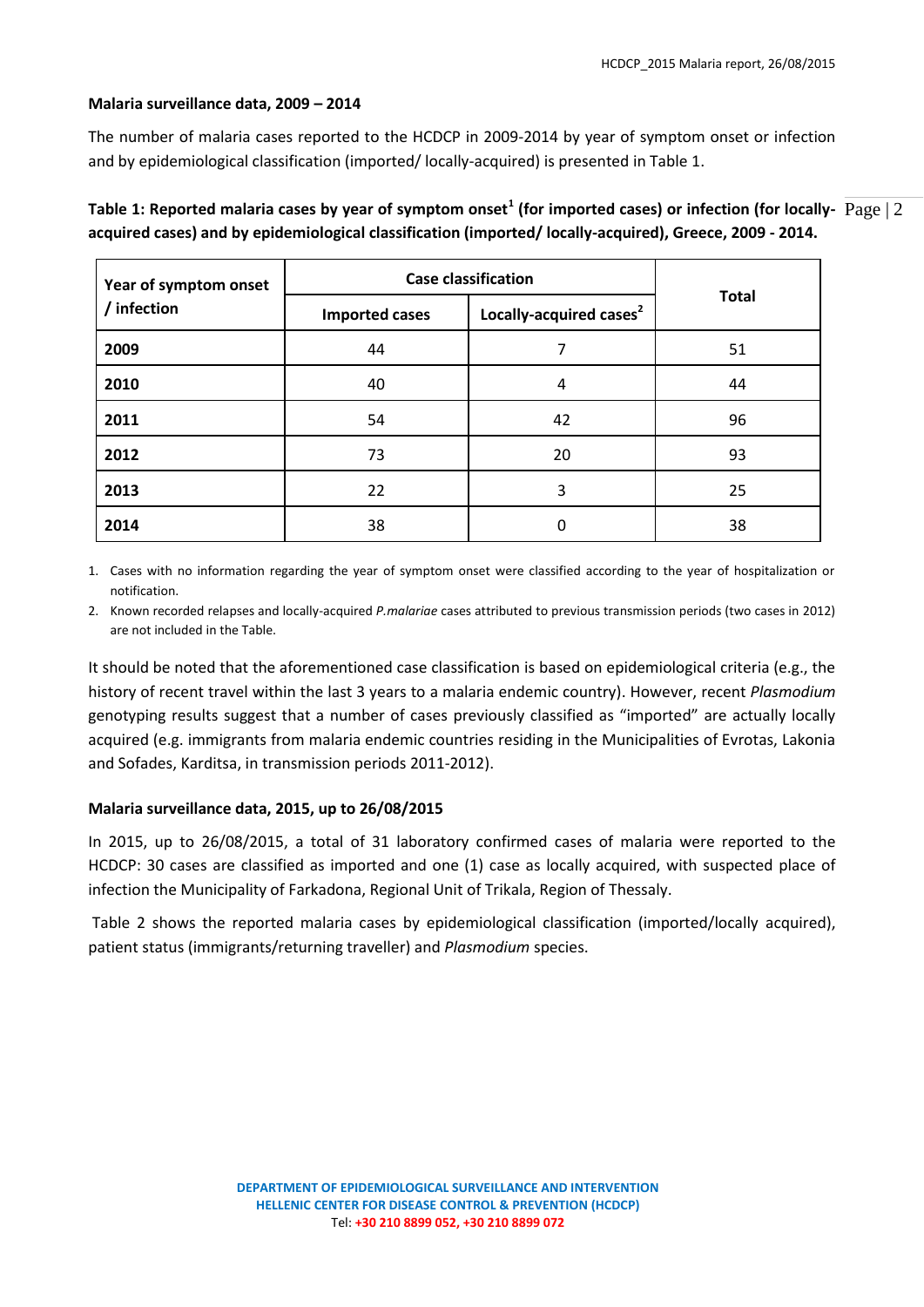**Table 2. Malaria cases by epidemiological classification, status and Plasmodium species, Greece, 2015, up to 26/08/2015.**

| <b>Epidemiological classification and</b><br>status |                   | <b>Plasmodium species</b> |               |          |                               |           |
|-----------------------------------------------------|-------------------|---------------------------|---------------|----------|-------------------------------|-----------|
|                                                     |                   | P. vivax                  | P. falciparum | P. ovale | Not typed<br>(non-falciparum) | Page $ 3$ |
| Imported                                            | <b>Immigrants</b> | 19                        | 3             |          |                               |           |
| cases                                               | <b>Travelers</b>  | 0                         | 6             |          | 0                             |           |
| <b>Locally acquired cases</b>                       |                   |                           | 0             |          | 0                             |           |
| <b>Total</b>                                        |                   | 20                        | 9             |          |                               |           |

The classification of all the malaria cases reported to the HCDCP by epidemiological classification (imported/locally acquired), patient status (immigrants/returning traveller) and place of residence/exposure and is presented in [Table 3](#page-2-0).

<span id="page-2-0"></span>**Table** *3***. Classification of reported malaria cases by Regional Unit of residence, case classification and patient status, Greece, 2015, up to 26/08/2015 (n=31)**

|                                  | Κατάταξη κρουσμάτων ελονοσίας                          |                                                     |                |                   |  |  |
|----------------------------------|--------------------------------------------------------|-----------------------------------------------------|----------------|-------------------|--|--|
| <b>Regional Unit of</b>          | <b>Imported cases</b>                                  | <b>Locally</b>                                      |                |                   |  |  |
| residence/infection              | <b>Immigrants from</b><br>malaria endemic<br>countries | <b>Travelers to</b><br>malaria endemic<br>countries | <b>Total</b>   | acquired<br>cases |  |  |
| <b>East Attica</b>               | $\mathbf{1}$                                           | 0                                                   | $\mathbf{1}$   | $\mathbf 0$       |  |  |
| <b>West Attica</b>               | $\mathbf{1}$                                           | $\mathbf 0$                                         | $\mathbf{1}$   | $\mathbf 0$       |  |  |
| <b>Central Section of Athens</b> | $\mathbf{1}$                                           | 5                                                   | 6              | $\mathbf 0$       |  |  |
| South Section of Athens          | 0                                                      | $\mathbf{1}$                                        | $\mathbf{1}$   | $\Omega$          |  |  |
| Viotia                           | 4                                                      | $\mathbf 0$                                         | 4              | $\mathbf 0$       |  |  |
| Dodecanese                       | $\overline{7}$                                         | $\mathbf 0$                                         | $\overline{7}$ | 0                 |  |  |
| Thessaloniki                     | 0                                                      | $\mathbf{1}$                                        | $\mathbf{1}$   | $\mathbf 0$       |  |  |
| Cyclades                         | $\Omega$                                               | $\mathbf{1}$                                        | $\mathbf{1}$   | $\Omega$          |  |  |
| Lakonia                          | 5                                                      | $\mathbf 0$                                         | 5              | $\Omega$          |  |  |
| Rethymno                         | 0                                                      | $\mathbf{1}$                                        | $\mathbf{1}$   | $\Omega$          |  |  |
| Samos                            | $\mathbf{1}$                                           | $\Omega$                                            | $\mathbf{1}$   | $\Omega$          |  |  |
| Trikala                          | 0                                                      | $\Omega$                                            | $\Omega$       | 1                 |  |  |
| Fthiotida                        | $\mathbf 0$                                            | $\mathbf{1}$                                        | $\Omega$       | $\Omega$          |  |  |
| <b>Total</b>                     | 20                                                     | 10                                                  | 30             | $\mathbf{1}$      |  |  |

**DEPARTMENT OF EPIDEMIOLOGICAL SURVEILLANCE AND INTERVENTION HELLENIC CENTER FOR DISEASE CONTROL & PREVENTION (HCDCP)** Tel: **+30 210 8899 052, +30 210 8899 072**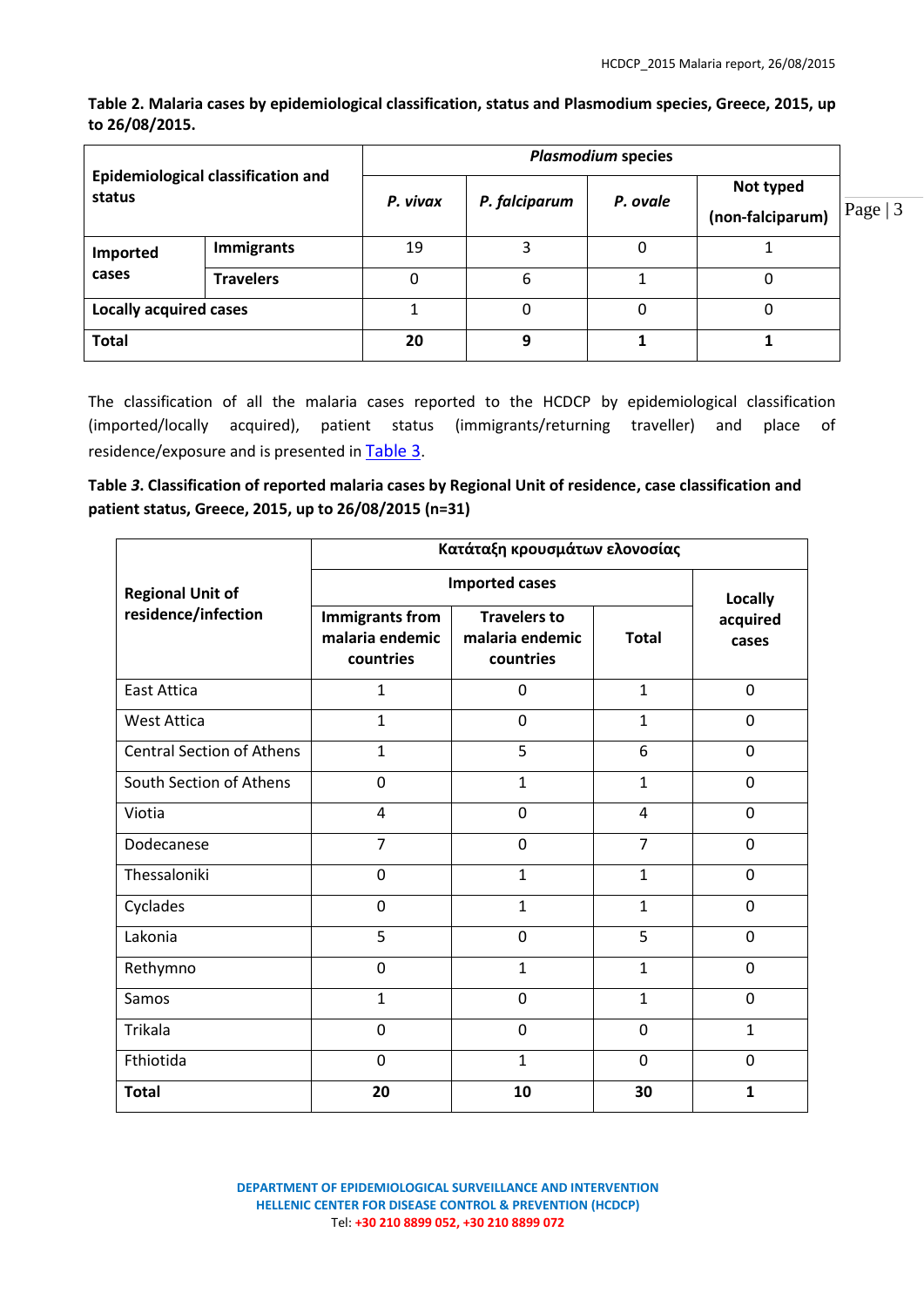# **HCDCP activities for the management of malaria, 2015**

Page | 4 of Greece. Based on this risk assessment, all areas (Regions, Municipalities) in Greece were assigned a Risk During spring 2012 the HCDCP developed an "Action Plan for the Management of Malaria, 2012-2015" and during summer 2015 the "Action Plan for the Management of Malaria" of the Ministry of Health was published, which included a risk assessment scheme for the re-emergence of malaria in the different areas Level from 0-3, taking into consideration the malaria cases reported (since 2009), the size and place of origin of migrant population in the area and ecological parameters in each area.

Activities to control malaria implemented by the HCDCP include:

## **I. Enhanced malaria surveillance activities**

- **Case investigation:** HCDCP investigates all notified malaria cases in order to classify them as imported or locally acquired. For locally-acquired cases or imported cases in receptive areas, an in-depth interview with the patient is conducted, in order to identify the suspected place of exposure and the risk for further local transmission.
- **Communication with stakeholders and health professionals** at national and local level, after the reporting of each locally-acquired malaria case to the HCDCP:
	- i. Ministry of Health (MoH), minister and directorate for Public Health
	- ii. Regional public health authorities,
	- iii. Committee for the Prevention and Management of Tropical Diseases
	- iv. Working Group for the designation of areas affected from vector-borne diseases,
	- v. National Centre for Blood Donation, responsible for the relevant blood safety measures,
	- vi. Physicians practicing in the affected area, to raise their awareness for investigating suspect cases.
- **Focus investigation – reactive case detection**: HCDCP investigation teams are deployed after the notification of each locally acquired case (or imported case in high-risk, receptive areas) to perform a focus investigation, in an area indicated by the epidemiological, entomological and environmental investigation. In this activity, all immigrants from malaria endemic countries in the focus are tested for malaria (RDT, microscopy, PCR), while individual from non-endemic countries are screened for malaria compatible symptoms and tested for malaria accordingly. Fever screening is repeated on a regular basis for a month after the initial investigation.

In 2015 HCDCP staff in collaboration with staff from the University of Thessaly performed focus investigation for the recorded locally acquired case in Regional Unit of Trikala, in 17-18/08/2015, as well as raising awareness of the physicians working in the area and the local community. No further malaria case was detected from this focus, until now.

Furthermore, HCDCP staff -in collaboration with local public health authorities- coordinated and performed in 2015 (up to 26/08/2015) focus investigation for six imported cases in receptive (rural) areas, as well as raising awareness of the physicians working in these areas.

- **Environmental and vector investigation** is performed in the area after the detection of each locally acquired malaria case (or imported case in a receptive area), in order to identify *Anopheles* breeding sites and other risk factors for local transmission.
- **DEPARTMENT OF EPIDEMIOLOGICAL SURVEILLANCE AND INTERVENTION HELLENIC CENTER FOR DISEASE CONTROL & PREVENTION (HCDCP)** Tel: **+30 210 8899 052, +30 210 8899 072 Proactive malaria case detection in Evrotas, Lakonia:** The HCDCP, in collaboration with the Dept for Hygiene and Epidemiology Univ of Thessaly*,* deployed since a field team in the area of Evrotas, Lakonia, for the active detection of malaria cases. Since July 2015, a field team with staff from the HCDCP and University of Thessaly, with the financial support of the Region of Peloponnese, continues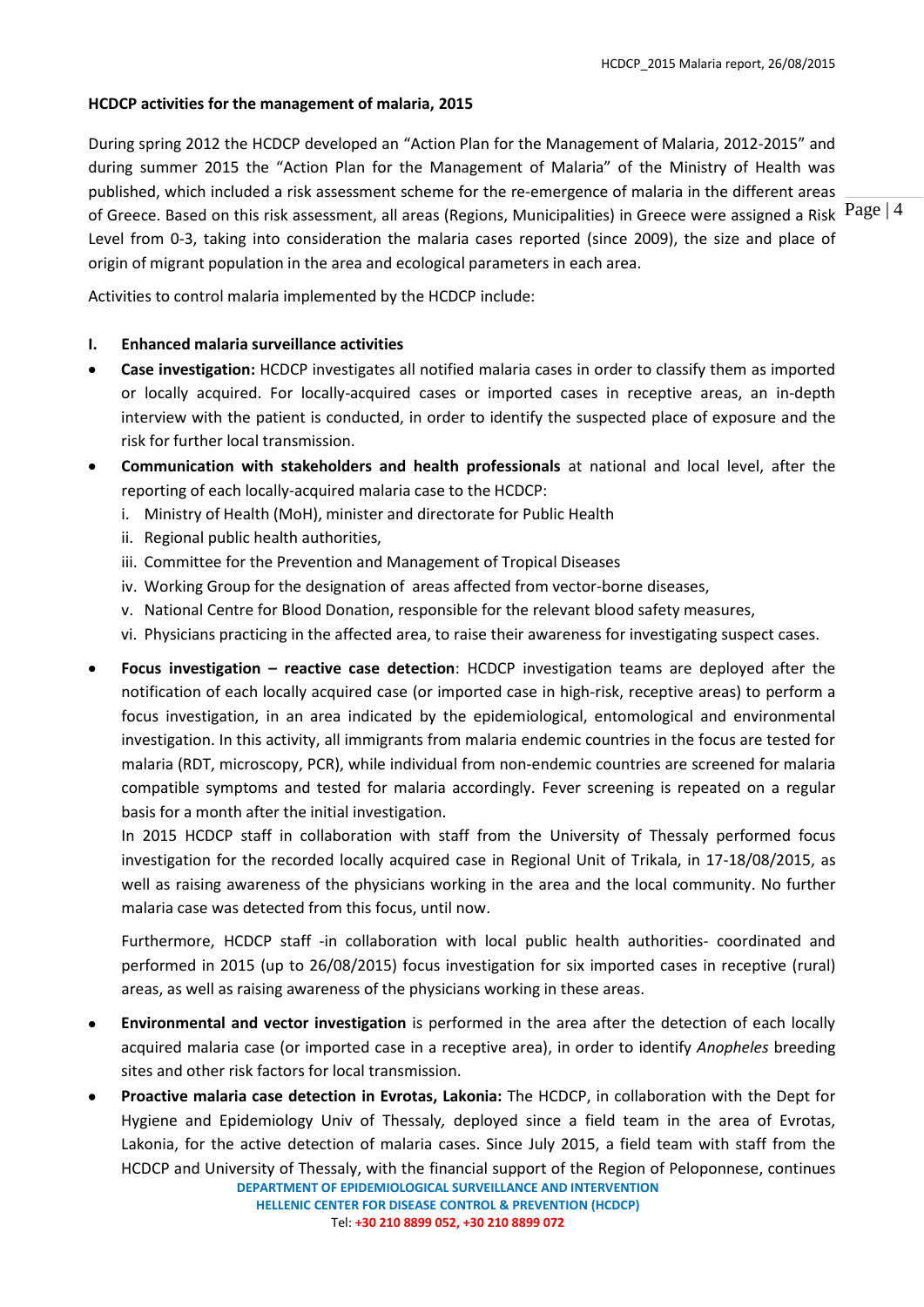fever screening and/or testing for malaria is performed regularly. Fever screening visits are performed  $\frac{}{\text{Page } | 5}$ the active malaria case detection, as well as the focus investigation of all recorded malaria cases, in this area (i.e., of the 5 imported cases recorded up to 26/08/2015). A significant number of immigrants from malaria endemic countries (Pakistan and Afghanistan, etc) live and seasonally work in Evrotas. During the field visits, health promotion information is provided for protection against mosquitoes and every 10-15 days for the target population in the area (immigrant and Roma populations).

- **Enhancing laboratory diagnosis of malaria:** Since 2012, HCDCP distributed Rapid Diagnostic Tests (RDTs) for malaria to hospitals and Health Centers in areas with recently recorded local malaria transmission and areas with large populations of immigrants from endemic countries (large urban centers, areas with immigration detention centers, irregular points of entry for undocumented immigrants) aiming at prompt diagnosis and treatment of malaria cases. RDTs have contributed significantly to the early detection of malaria cases in our experience and have been proven a valuable field tool. Furthermore, HCDCP recommends and facilitates the samples to be sent from any laboratory to the reference laboratory, for confirmation and/ or further genotyping.
- **II. Administration of antimalarial drugs to immigrants from malaria endemic countries:** In 2013 and 2014, following the decision of the HCDCP Working Group on Vector-borne Diseases and the approval of the Committee for the Prevention and Management of Tropical Diseases of the Ministry of Health, the field team in Lakonia delivered -before and during the transmission periods- one course of antimalarials for *P. vivax* infection (Chloroquine + Primaquine) to all immigrants from malaria endemic countries who lived in the Municipality of Evrotas. This therapeutic intervention was provided using Directly Observed Treatment (DOT) protocols with the informed consent of the participating immigrants and following testing of G6PD levels. The antimalarial course targeted *P.vivax* hypnozoites in order to reduce the reservoir and interrupt transmission of the disease. Overall, in 2013 DOT antimalarial therapy was administered to 862 persons and in 2014 to 232 persons, in the area of Evrotas.
- **III. Standardization of the malaria treatment in Greece,** according to treatment guidelines developed by the HCDCP with the input of experts in infectious diseases. In order to follow up the effectiveness of treatment, a specific protocol is also recommended to monitor patients during and after treatment completion. HCDCP have secured supply of specific anti-malarial medicines for timely distribution to Health Units and treating of patients.
- **IV. Increase awareness amongst health professionals** for the diagnosis and management of malaria. In 2015, HCDCP staff delivered presentations and organized seminars for health professionals in 14 Health Centers/Hospitals in areas where locally acquired cases had occurred and in vulnerable areas. Informative letters were also sent to all hospitals.
- **V. Communication to the public** on malaria and personal protection measures against mosquitoes:
	- Educational material on malaria and protective measures against mosquitoes is available on the KEELPNO website [\(www.keelpno.gr\)](http://www.keelpno.gr/) and leaflets are available for each use.
	- In the focus area of the 2015 recorded local transmission in the Regional Unit of Trikala, the field team informed the local population, door-to-door, and raised its awareness on the malaria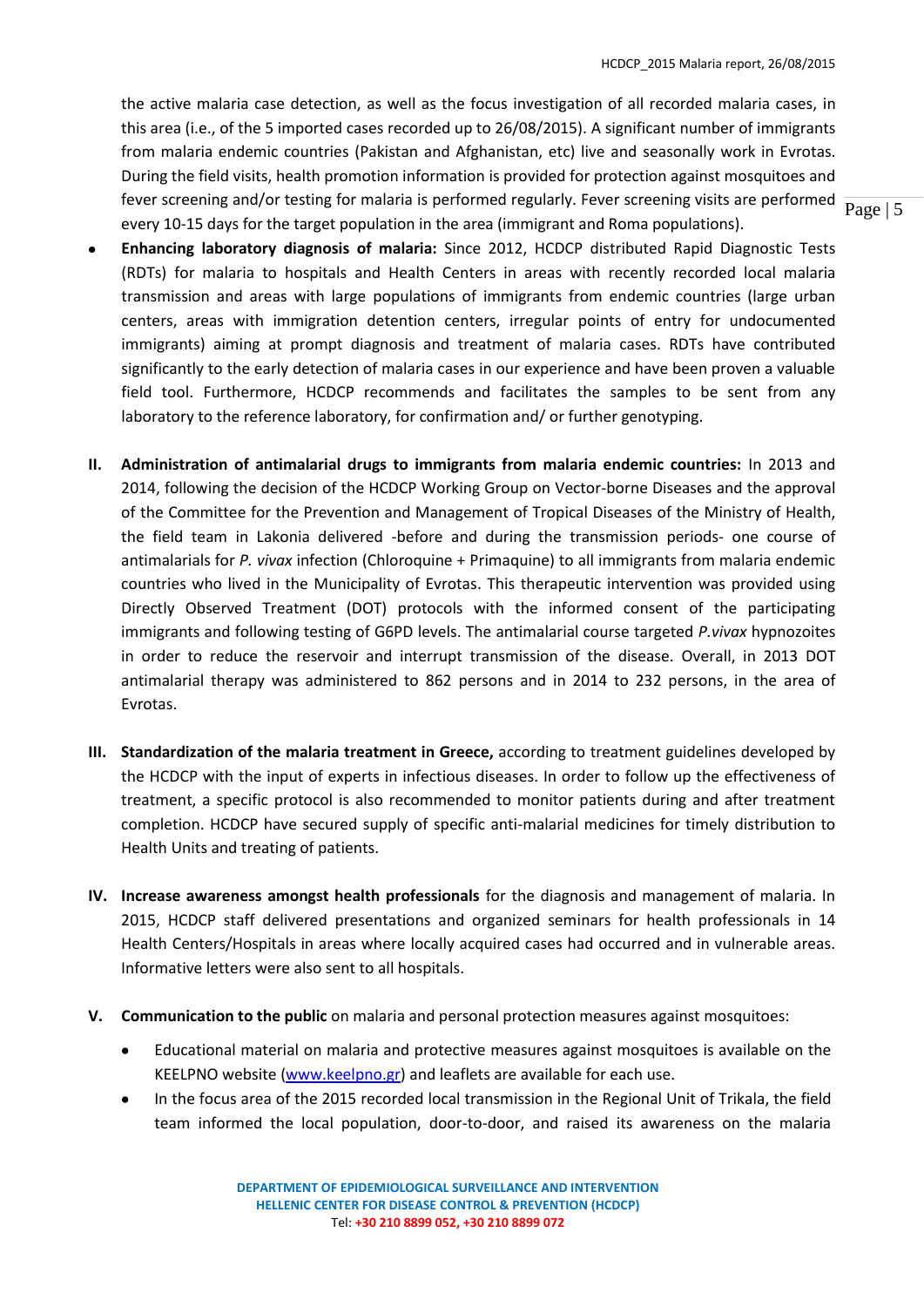disease and the suggested protective measures against mosquitoes, during the focus investigation.

**VI. Coordination of an intersector Working Group (WG) on the designation of affected areas by vector borne diseases.** This WG considers all available epidemiological data and decides on the characterization of affected areas, which is then used by the National Centre for Blood Donation to issue guidance on blood safety. The list of affected municipalities is published on our website [\(www.keelpno.gr\)](http://www.keelpno.gr/) and updated regularly according to reported cases.

#### **VII. Vector control activities - Entomological surveillance:**

- **Raising awareness about vector borne diseases and guidance to Regional Authorities:** HCDCP communicates regularly with all Regional Authorities in Greece recommending the timely planning, organization and implementation of integrated vector control programmes, identifying the high risk areas. Detailed technical guidance is timely communicated by the HCDCP to the Regional Administrations all over the country, in order to assist them to implement on time the calls for tender for integrated vector control programs.
- **Distribution and placement of Long Lasting Insecticide-treated Nets (LLINs) to immigrants:**   $\bullet$ According to WHO and ECDC guidance, HCDCP distributes (since 2013, in each transmission period) LLINs to immigrants, along with mosquito repellent coils, in the Municipality of Evrotas, Lakonia, after obtaining a special permit from the Ministry of Agriculture.
- **Participation in the implementation of indoor residual spraying (IRS):** The HCDCP field team was responsible for indicating immigrants' residencies in Evrotas Municipality. The first round of IRS in this area was conducted in June 2015 by the Regional authority of Peloponnese.
- **Entomological surveillance**: The HCDCP, in collaboration with the Department of Parasitology,  $\bullet$ Entomology and Tropical Diseases of the National School of Public Health, and with the voluntary participation of Regions, local authorities and the subcontractors of the local mosquito control programs, implements -for the 2015 transmission period- active entomological surveillance in limited areas. The entomological data (mosquito species identification) are immediately communicated to all national, regional and local stakeholders.
- **Communication with international public health stakeholders:** The HCDCP communicates frequently  $\bullet$ for exchange of knowhow and information on malaria cases and activities with the ECDC and WHO, as well as with a number of European and international agencies and networks.

#### **Conclusions**

As indicated by the recent surveillance data, and despite Greece being malaria-free since 1974, the risk of re-establishment of the disease in specific areas of the country exists, where the presence of adequate numbers of *Anopheles* mosquitoes (the competent vector of the disease) is combined with the presence of patients coming from endemic countries.

After the recent peak of the local malaria transmission in 2011, the number of recorded locally acquired malaria cases kept declining in the consecutive years and zeroed in 2014. A number of intense and costly public health interventions were implemented, with the collaboration of various stakeholders at the

Page | 6